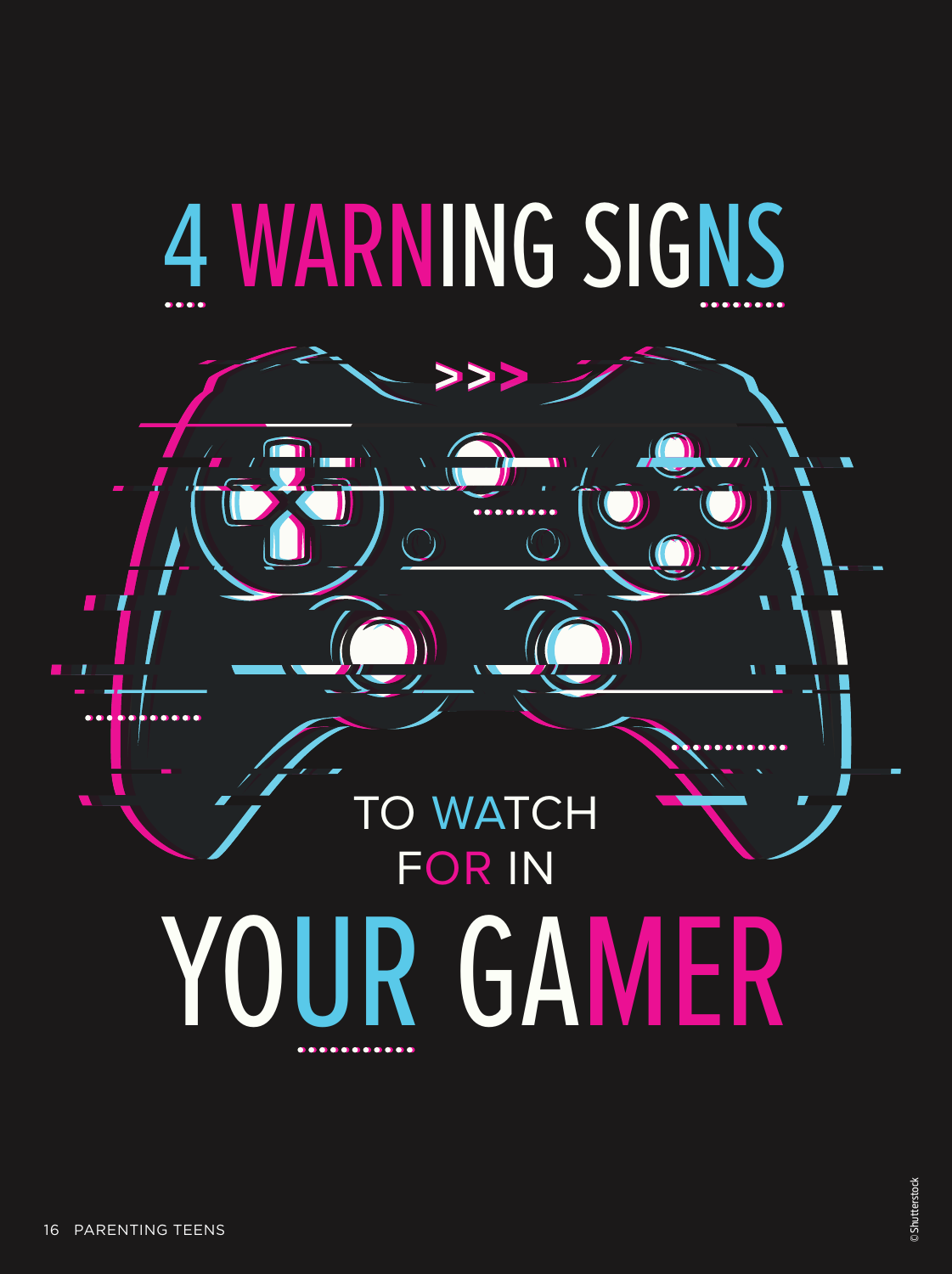**If you have a teen—especially a teen boy—you probably have a gamer. But gaming is a double-edged sword: on the one hand fun and freeing, on the other addictive and risky. Make sure you're upto-date by keeping an eye on certain behaviors.**

#### **BY GARRICK CONNER**

#### . . . . . . . . . . .

This is such a difficult culture in which to be a parent, especially a C<br>parent. The shifting norms in our society have left many of us<br>overwhelmed and ill-equipped to know how to appropriately res<br>our kids. As a result, o his is such a difficult culture in which to be a parent, especially a Christian parent. The shifting norms in our society have left many of us feeling overwhelmed and ill-equipped to know how to appropriately respond to

As a pastor and counselor, my frequent conversations with parents often capture the gravity of the inadequacy so many share. Parents feel intimidated by the ever-changing landscape of technology and social media. As one recently told me, "There's no way I can ever keep up with all the changes and updates, so I just have to trust God with my kids."

Honest statement. Terrible strategy.

Unfortunately, this hands-off approach is becoming all too common among parents today. And let's bear in mind that just because something is normal doesn't make it right.

So, let's talk honestly about one aspect of the online world that you may not fully understand: online gaming.

Most of us parents grew up in the era of Atari and Nintendo. It was fun to stay up late on weekends, playing competitively with friends and family members. And they were the ones we talked with, in person.

Fast forward to today. Teen culture has become marked by a dark side of online gaming, many of which fall into the category of virtual reality.

And let's be honest. Teens have always tested boundaries, balked at rules, and pulled away from parents. But it has never been easier for kids to minimize the influence of their parents than today. It used to be that teens could be influenced by their friends when they were actually with their friends, but when they left their friends, parental influence was restored to some degree. In today's culture, kids are always with their friends—through texting, social media, and other online communities.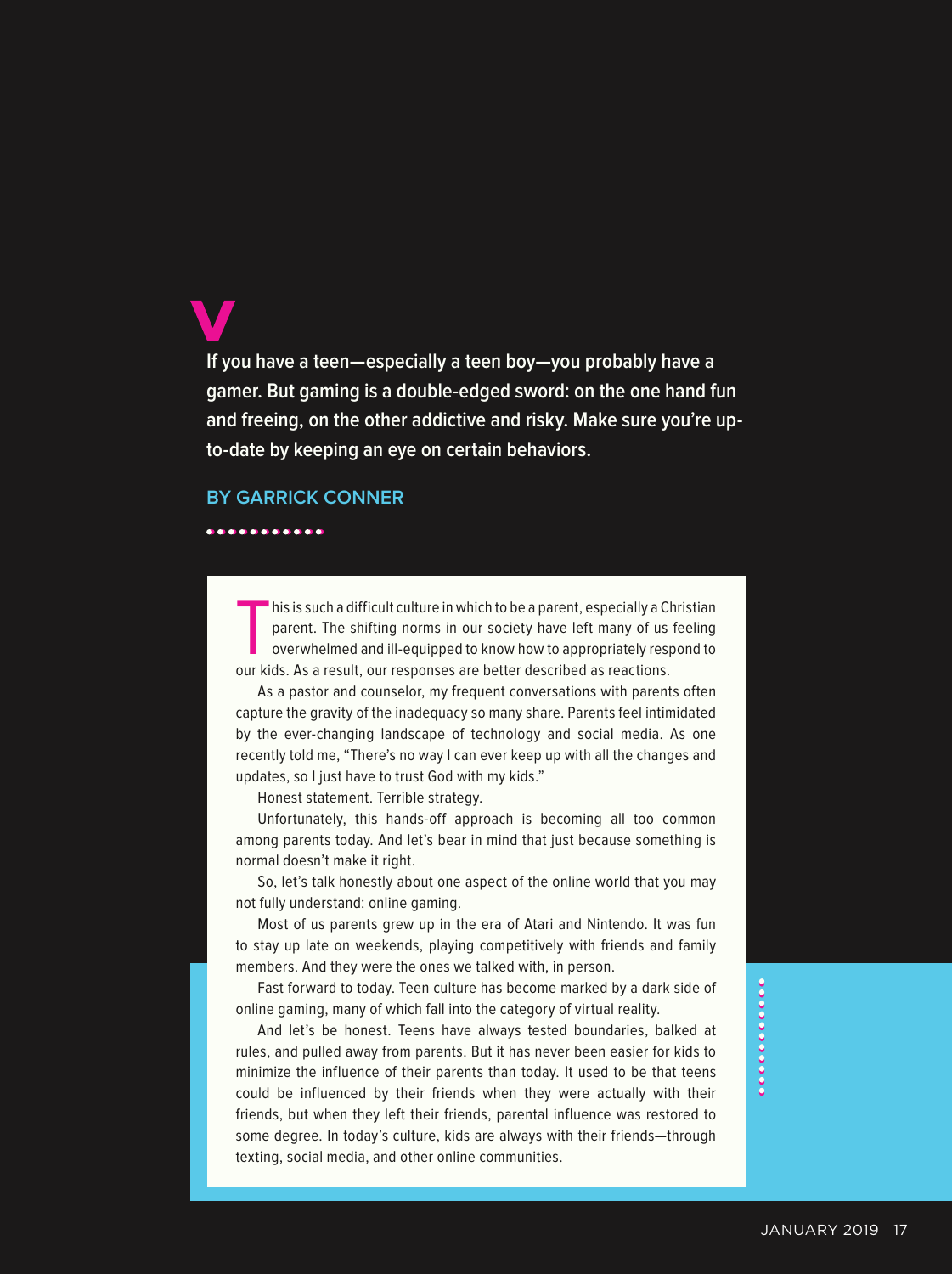JUST BECAUSE **SOMETHING** IS NORMAL DOESN'T MAKE IT RIGHT.

But thanks to online gaming, kids are being influenced by people who are complete strangers—not friends in any way, shape, or form. It's a culture that is increasingly toxic, and the implications for our teens are serious. As the period of social adolescence continues to be extended into the young adult years, this problem will continue to snowball.

Aside from entertainment and competition, online gaming communities are notorious for anonymous conversations, hostile banter, bullying, and shaming. If you're one of those parents who has erred on the side of trust, then your teen may be part of this increasingly dangerous paradigm. Here are a few red flags to watch for:

#### 1 > EXTENDED PERIODS OF ISOLATION.

Kids typically look for any opportunity to be by themselves—especially when the only alternative is hanging out with their family. But if your kid is spending hours of time alone in his room—especially with his phone or computer—this could signal emotional distress, including anxiety, depression, or even self-harm.

It's possible that he's being harassed or bullied by an online stranger. Or maybe he's simply witnessed this happening to others and feels conflicted about what to do. If your teen is victim to the online gaming culture, he may feel hopeless, especially if talking with his parents might trigger an angry onslaught. So approach with caution and grace.

#### 2 > STRONG DENIAL OF TIME SPENT GAMING.

When confronted about the number of hours spent online, it's pretty normal for teens to minimize or deny there's a problem. But with the recent addition of the Screen Time tracker on iPhone, it's a lot easier to get your hands on some pretty hard evidence. There's even an option for parents to set time limits on a particular app. How your teen responds to that kind of parental oversight will give an indication of just how deeply connected he is to the gaming community.

## INTENSE EMOTIONS CAN INDICATE WITHDRAWAL.